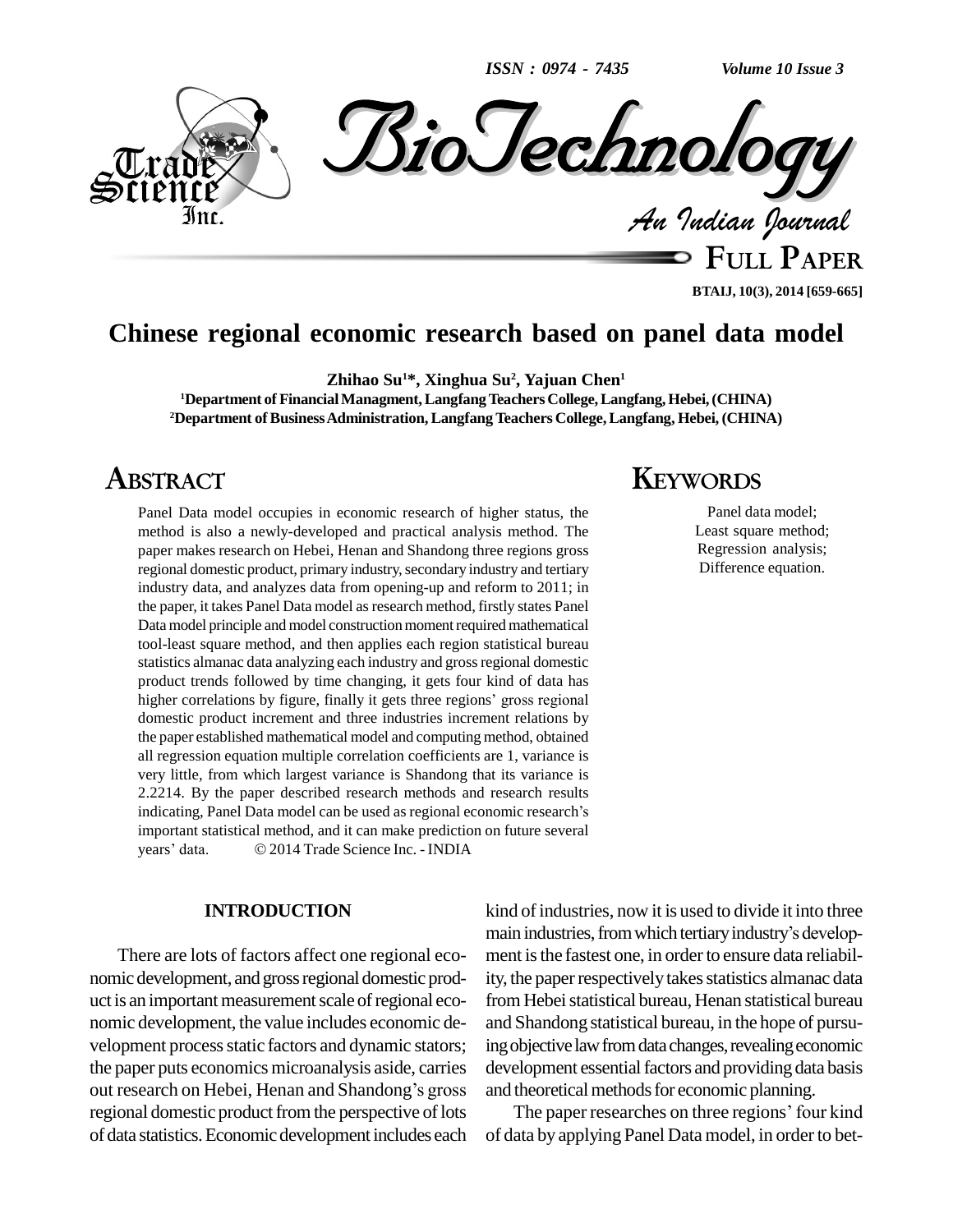#### *BTAIJ, 10(3) 2014*

## **FULL PAPER**

pole and growth axis structure and layout, which pro- unit<br>vided decision basis for planning Hainan province re-  $N\times$ ter and reasonable select research theories and com puting methods, the paper references following documents, with more and more people researching on re-<br>gional economy, let the field development have better environment, and letregional economic development on track as well as avoid lots of unnecessary detours. university's Shen Xiao-Jing in hermaster's thesis <sup>\*</sup>Panel ces Among them, Nanjing information engineering data model and its research on regional economic probuniversity's Shen Xiao-Jing in her master's thesis "Panel<br>data model and its research on regional economic prob-<br>lems" analyzed Chinese South Jiangsu, Central Jiangsu and North Jiangsu three regions GDP and other relative indicators, she proved Panel Data model can over- enc and North Jiangsu three regions GDP and other rela-<br>tive indicators, she proved Panel Data model can over-<br>come time sequence model's research with smaller precise on shorter period and data in cross section and longitudinal section two directions extended data, and verified model reliability and rationality by FDI and GDP longitudinal section two directions extended data, and<br>verified model reliability and rationality by FDI and GDP<br>relations<sup>[1]</sup>; Wuhan University of Technology's Gao Qin verified model reliability and rationality by FDI and GDP<br>relations<sup>[1]</sup>; Wuhan University of Technology's Gao Qin<br>in her master's thesis "Port development and regional relations<sup>[1]</sup>; Wuhan University of Technology's Gao Qin<br>in her master's thesis "Port development and regional<br>economic relationships research", she made comprehensive sorting on Chinese and foreign scholars current research status and research methods, and provided thesis main research contents, by stating port and regional economy interactive development theory, she made qualitative evaluation on port and regional eco nomic relationships; applied grey relational analysis method discussing port and region economic indicators correlation degrees, and then utilized DEA method quantitative analyzing port contributions to regional economy, revealed different port and city relationships, and pro vided suggestive measures for port and city, as well as hinterland harmonious development<sup>[2]</sup>; Joan teachers vided suggestive measures for port and city, as well as<br>hinterland harmonious development<sup>[2]</sup>; Joan teachers<br>training college's Chen Fu-Chuan and others in the arhinterland harmonious development<sup>[2]</sup>; Joan teachers<br>training college's Chen Fu-Chuan and others in the ar-<br>ticle "Hainan province regional economic development training college's Chen Fu-Chuan and others in the article "Hainan province regional economic development<br>advantages analysis", they started from strengthen ticle "Hainan province regional economic development<br>advantages analysis", they started from strengthen<br>Hainan province regional economic development's ges analysis", they started from strengthen<br>province regional economic development's<br>and "axis" selection scientificity, utilized fuzzy comprehensive evaluation model analyzing Hainan province regional development status, constructed growth pole and growth axis structure and layout, which progional economic development strategies<sup>[3]</sup>.

The paper on the basis of previous research, applies Panel Data model researching on Hebei, Henan and Shandong three regions gross regional domestic product, in the hope of revealing economic develop ment trend and inflection point from data changes.



### **PANELDATAPROCESSINGMODEL**

Panel Data model is the English term of Zhonglie Shuju Muxing. The model was introduced into economic measurement researches by Mundlak, Balestra and Nerlove as earliest, it made up for time sequence model limitation in data processing that can better process crosssection and longitude section simultaneous extended panel data, therefore it also called longitude and latitude data as well as panel data. In the following, it makes statements on Panel Data multi-period difference model, balance Panel Data fixed effect model, random effect model and consistency correlation model, in the hope of providing model basis for Chinese regional economic analysis.

### **Multi-period difference model**

Multi-period difference model mathematical expres-<br> **ion** is as formula (1) show:<br>  $\mathbf{y}_{it} = \delta_1 + \sum_{i=1}^{T} \delta_n \mathbf{d} \mathbf{n}_t + \sum_{i=1}^{K} \beta_m \mathbf{x}_{itm} + \mathbf{a}_1 + \mathbf{u}_{it}$  (1) sion is as formula  $(1)$  show:

$$
y_{it} = \delta_1 + \sum_{n=2}^{T} \delta_n dn_t + \sum_{m=1}^{k} \beta_m x_{itm} + a_1 + u_{it}
$$
 (1)

In formula(1) $i = 1 \cdots N$  represents cross section unit;  $t = 1 \cdots T$  represents period; *m* represents variable mark;  $dn_t$  represents annual dummy variable;  $a_t$  represents fixed effect, which includes all unobserved and time constant factors that affect  $y_i$ ;  $u_i$  represents timevarying errors, which stands for unobserved factors change with time and affect  $y_i$ ;

When formula(1)  $T$  is smaller than  $N$ , by first difference, formula(1) can be converted into equation as<br>formula (2) show:<br> $\Delta v_{tt} = \alpha_0 + \sum_{i=1}^{T} \alpha_i \Delta d\mathbf{n}_{t} + \sum_{i=1}^{K} \beta_{t} \Delta x_{t}$ formula  $(2)$  show:

$$
\Delta y_{it} = \alpha_0 + \sum_{n=3}^{T} \alpha_n \Delta d n_t + \sum_{m=1}^{k} \beta_m \Delta x_{itm}
$$
  
+  $\Delta u_{it}$ , t = 2,3,..., T (2)

As formula (2) showed difference equation every unit *i* is  $T-1$  pieces of periods data that totally has  $N \times (T-1)$  pieces of observed values, by difference method, it eliminates fixed effect  $a_l$  , and can apply least square method to estimate on parameter  $\beta$ .

### **Balance panel data fixed effect model**

If N pieces of cross sections units every unit has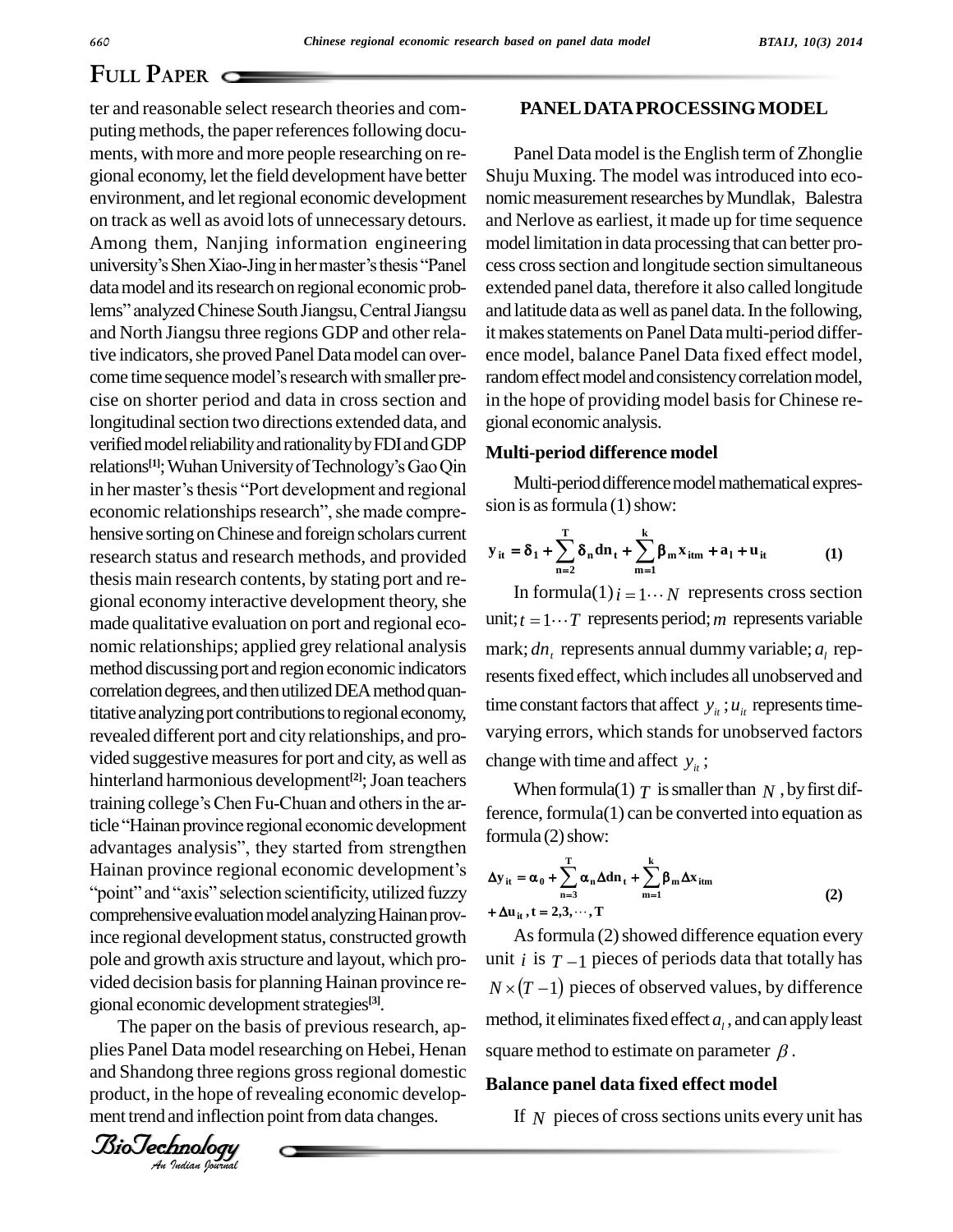same  $\tau$  periods data, and then the kind of data set is called balance Panel Data, its general linear model is as  $y_{it} =$ <br>formula (3) show:<br> $y_{it} = \beta_0 + \sum_{i}^{k} \beta_{in} x_{itm} + a_1 + u_{it}$  (3) rame formula  $(3)$  show:

$$
y_{it} = \beta_0 + \sum_{m=1}^{k} \beta_m x_{itm} + a_1 + u_{it}
$$
 (3)

In formula (3),  $i = 1 \cdots N$  represents cross section unit;  $t = 1 \cdots T$  represents period; m represents variable mark.

If solve equation average in time on formula(3) every cross section unit  $i$ , it can get as formula (4)showed form, and then take formula (3) and formula (4) as differences, it can get formula(5):<br> $= \sum_{n=1}^{\infty}$ 

$$
\overline{y}_1 = T^{-1} \sum_{l=1}^{T} y_{lt}
$$
\n
$$
y_{it} - \overline{y}_1 = \ddot{y}_{lt} = \sum_{l=1}^{K} \beta_{m} \ddot{x}_{itm} + \ddot{u}_{it}
$$
\n(4)

$$
y_{it} - \overline{y}_1 = \ddot{y}_{it} = \sum_{m=1}^{k} \beta_m \ddot{x}_{itm} + \ddot{u}_{it}
$$
 (5)

If formula(5)  $u_{it}$  has same variances and no time sequence correlations, and then it can eliminate unob served effect  $a_t$  by formula (5), after that carry out  $e^{iHt}$ mixed OLS regression with ensemble dividing time avserved effect  $a_t$  by formula (5), after that carry out<br>mixed OLS regression with ensemble dividing time av-<br>erage value's variable to do parameters estimation.

### **Random effect model**

For unobserved effect model, it is as ables<br>formula(6)show: order<br> $y_{it} = \beta_0 + \sum_{k=1}^{k} \beta_m x_{itm} + a_1 + u_{it}$  (6)  $v_0 =$ formula(6)show:

$$
y_{it} = \beta_0 + \sum_{m=1}^{k} \beta_m x_{itm} + a_1 + u_{it}
$$
 (6)

In formula(6)  $i = 1 \cdots N$  represents cross section unit;  $t = 1 \cdots T$  represents period; *m* represents variable mark.

If formula(6) unobserved effect  $a_l$  has no correlations with every explanatory variable, then make for-<br>mula (7) true:<br> $Cov\{x_{\text{}}a_1\} = 0, (t = 1, \dots, T, j = 1, \dots, k)$  (7) mula  $(7)$  true: 7) true:<br>  $\begin{aligned} i_{\text{trj}}, a_1 \end{aligned} = 0, (t = 1, \dots, T, j = 1, \dots, k)$  (7)

Cov
$$
(x_{itj}, a_1) = 0, (t = 1, \dots, T, j = 1, \dots, k)
$$
 (7)

When formula  $(7)$  is true, it calls formula  $(6)$  as random effect model, introduce into composite disturbance formula(8) and input formula(8) into formula(6) that can get another form random effect model, as formula (9)show: **it <sup>l</sup> <sup>u</sup>it <sup>v</sup> <sup>a</sup> (8)**

$$
\mathbf{v}_{it} = \mathbf{a}_1 + \mathbf{u}_{it}
$$

$$
\mathbf{FULL PAPER}
$$
  

$$
\mathbf{y}_{it} = \beta_0 + \sum_{m=1}^{k} \beta_m x_{itm} + \mathbf{v}_{it}
$$
 (9)  
If  $\sigma_a^2 = Var(a_t)$  and  $\sigma_a^2 = Var(u_u)$ , define a pa-

rameter  $\lambda$ , its expression is as formula (10) show, and input formula  $(10)$  into formula $(9)$ that can get equation final transform as formula (11)show:<br> $\lambda = 1 - \frac{\sigma_{it}}{t}$ 

$$
\lambda = 1 - \frac{\sigma_{it}}{\sqrt{\sigma_{it}^2 + T\sigma_{a}^2}}
$$
\n
$$
v_{it} - \lambda \overline{v}_{t} = \beta_0 (1 - \lambda) + \sum_{k=1}^{k} \beta_{kt} (x_{it} - \lambda \overline{x}_{it})
$$
\n(10)

$$
y_{it} - \lambda \overline{y}_1 = \beta_0 (1 - \lambda) + \sum_{m=1}^{k} \beta_m (x_{itm} - \lambda \overline{x}_{im})
$$
  
+  $(v_{it} - \lambda \overline{v}_1)$  (11)

In case specific error has no time sequence correlations and possesses same variance, fixed effect method is more effective; in case it cannot regard observed value as random sampling result from an ensemble, it can regard fixed effect  $a_l$  as solve-for parameter, adopt fixed effect method can get better effects;if  $a_l$  and all  $x_u$  are uncorrelated, and then adopt random effect model can get better effects.

### **Consistency correlation model**

If let  $\rho$  to represent same section unit two variables positive correlation coefficient, *I* to represent  $n \times n$ on unit two vari-<br>to represent  $n \times n$ orders unit matrix, *J* to represent all elements as  $1 \, n \times n$ matrix, and then it has relationships as formula (12) show:<br>  $\mathbf{v}_0 = (\mathbf{1} - \mathbf{\rho})\mathbf{I} + \mathbf{\rho}\mathbf{J}$  (12)

$$
\mathbf{v}_0 = (1 - \rho)\mathbf{I} + \rho \mathbf{J} \tag{12}
$$

Consistency correlation model is as formula (13) show: **EXECUTE SOMETHER CONSISTENCY CONCLUSION INDUCT IS AS FORMAL (15)<br>**  $Y_{ij} = \mu_{ij} + U_i + Z_{ij}$  **(13)** 

$$
Y_{ij} = \mu_{ij} + U_i + Z_{ij}
$$
 (13)

In formula(13),  $\mu_{ii} = E(Y_{ii}), U_i$  and  $Z_{ii}$  are all independent same distribution normal random variables, the two are mutual independent, therefore it makes for $mula(14)$  true:

mula(14) true:  
\n
$$
\begin{cases}\nU_{i} \sim N(0, v^{2}) \\
Z_{ij} \sim N(0, \tau^{2}) \\
\sigma^{2} = v^{2} + \tau^{2} \\
\rho = \frac{v^{2}}{v^{2} + \tau^{2}}\n\end{cases}
$$
\n(14)

*Indian Journal*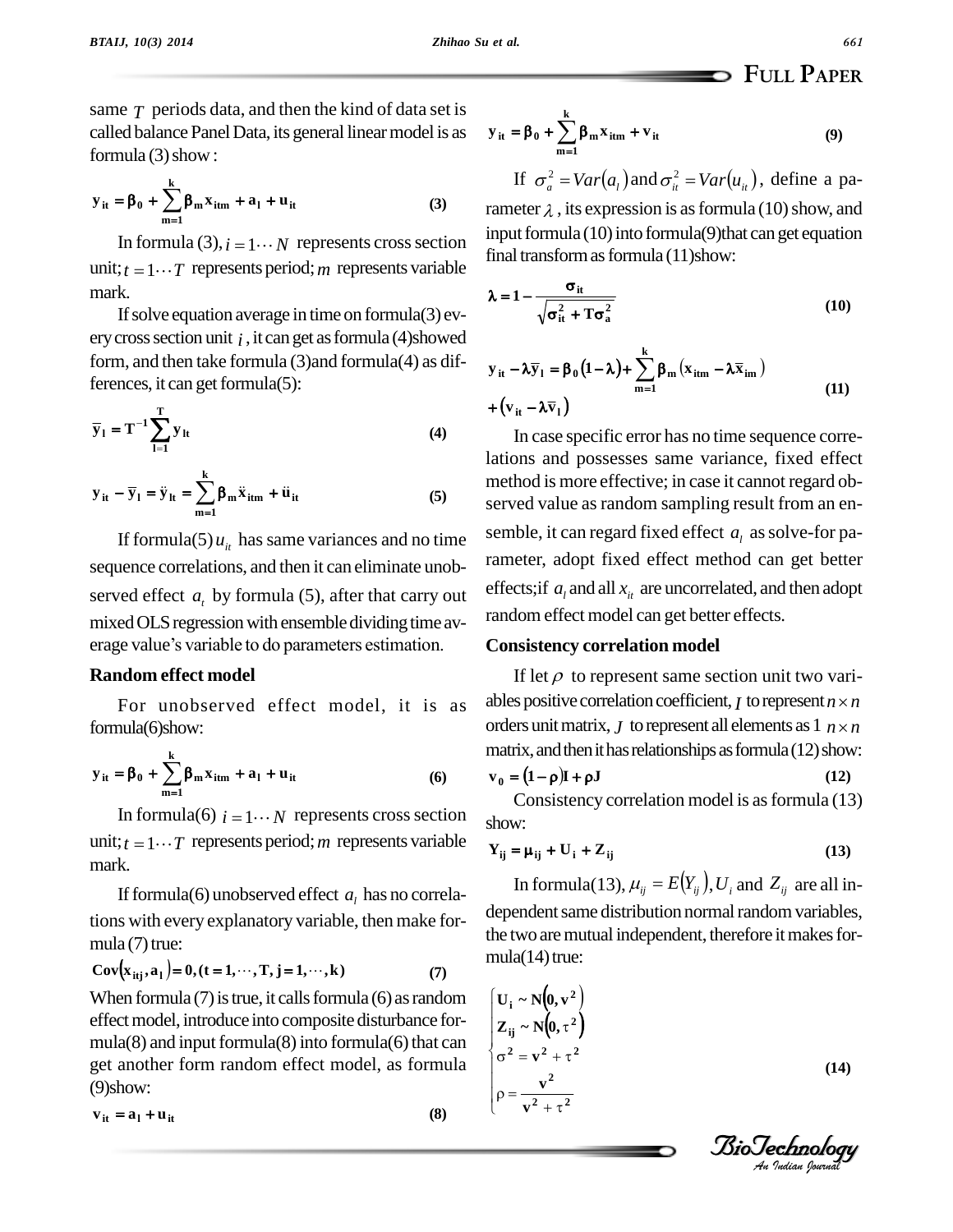# **FULL PAPER**

For same section observed value  $Y_{ij}$ ,  $Y_{ik}$  , set its cor-

relation coefficient as 
$$
v_{jk}
$$
, as formula(15)show:  
\n $\mathbf{v}_{jk} = \mathbf{Cov}(\mathbf{Y}_{ij}, \mathbf{Y}_{ik})$  (15)

If for any  $j$ , it has relationships as formula  $(16)$ show, and then it can get as formula $(17)$  showed  $v_{jk}$  expression:

$$
v_{jk} \text{ expression:} \qquad \text{p}
$$
\n
$$
\begin{cases}\n t_{j+1} - t_j = d \\
 \rho = \exp(-\phi d)\n\end{cases}
$$
\n(16)

$$
[\rho = \exp(-\phi d)]
$$
\nare  
\n
$$
\mathbf{v}_{jk} = \sigma^2 \exp[-\phi(t_j - t_k)] = \sigma^2 \rho^{|j-k|}
$$
\nare  
\n
$$
\text{If} \text{Var}(Y_{ij}) = \text{Var}(W_{ij}) = \sigma^2, Z_{ij} \sim N[0, \sigma^2(1 - \rho^2)],
$$
\nCon

and then index correlation model is as formula(18)show:<br>  $Y_{ij} = u_{ij} + W_{ij}$ ,  $i = 1, \dots, m; j = 1, \dots, n;$  (18)

### **REGRESSIONANALYSIS MODEL**

### **Multiple linear regression models**

Multiple linear regression model general expression is as formula (19) show:<br>  $y_t = \beta_0 + \beta_1 x_{t1} + \beta_2 x_{t2} + \dots + \beta_{k-1} x_{t(k-1)} + u_t$  (19) t

$$
y_{t} = \beta_{0} + \beta_{1}x_{t1} + \beta_{2}x_{t2} + \dots + \beta_{k-1}x_{t(k-1)} + u_{t}
$$
 (19)

In formula(19)  $y_t$  represents explained variable;  $x_{tj}$   $\quad$  value represents important explanatory variable;  $\beta$  represents  $regression parameters;  $u_t$  represents multiple little fac$ tors affect change. If given a sample  $\frac{1}{2}$ tors affect change. If given a sample<br>  $(y_t, x_{t1}, x_{t2}, \dots, x_{t(k-1)})$  and when  $t = 1, 2, \dots, T$  above  $\frac{d}{dt}$  and fo general model can have as formula (20) showed matrix form:

$$
\begin{pmatrix}\ny_1 \\
y_2 \\
\vdots \\
y_T\n\end{pmatrix}_{(Tx1)} = \begin{pmatrix}\n1 & x_{11} & \cdots & x_{1j} & \cdots & x_{1(k-1)} \\
1 & x_{21} & \cdots & x_{2j} & \cdots & x_{2(k-1)} \\
\vdots & \vdots & \cdots & \vdots & \cdots & \vdots \\
1 & x_{T1} & \cdots & x_{Tj} & \cdots & x_{T(k-1)}\n\end{pmatrix}_{(Txk)} \quad \text{if}
$$
\n
$$
\begin{pmatrix}\n\beta_0 \\
\beta_2 \\
\vdots \\
\beta_{k-1}\n\end{pmatrix}_{(k\times 1)} + \begin{pmatrix}\nu_1 \\
u_2 \\
\vdots \\
u_T\n\end{pmatrix}_{(Tx1)} \qquad (20)
$$

In formula(20), if use matrix equation form to  $ex-$ 



press, it as formula(21)show:  
\n
$$
Y = X\beta + u
$$
\n(21)

In order to get best regression model, it needs to meet following four conditions:

Condition 1 : Random error term is not auto-correlative, it meets every error term average value is zero and same variances are finite values, mathematical expression is as formula (22) show:<br>  $E(\mathbf{u}) = \mathbf{0}; \text{Var}(\mathbf{u}) = \sigma^2 \mathbf{I}$  (22)

$$
E(u) = 0; Var(u) = \sigma^2 I
$$
 (22)

Condition 2 : Explanatory variable and error term are mutual independent, and then it makes Condition 2 : Exp<br>are mutual indeper<br> $E(X'u) = 0$  true;

Condition 3 : Explanatory variables linear is uncorrelated, and then it makes rank $(X X)$  = rank $(X)$  = k true;

Condition 4 : Explanatory variables have non-ran-Condition 4 : Explanatory variables have non-ran-<br>domness, if  $T \rightarrow \infty$ , and then  $T^{\dagger} X X \rightarrow Q$ , from which <sup>2</sup>,<br>variables<br><sup>*l*</sup> X′X → *Q* represents a finite value non-degeneratematrix.

### **Leastsquare theory**

Least square method principle is solving residual minimum value, when residual arrives at minimum value that error term squares sum is minimum, error minimum value optimization model is as formula (23) show:<br>  $\min S = (\mathbf{Y} - \mathbf{X}\hat{\boldsymbol{\beta}})(\mathbf{Y} - \mathbf{X}\hat{\boldsymbol{\beta}}) = \mathbf{Y}'\mathbf{Y} \cdot \hat{\boldsymbol{\beta}}'\mathbf{X}\mathbf{Y}' - \mathbf{Y}'\mathbf{X}\hat{\boldsymbol{\beta}} + \hat{\boldsymbol{\beta}}'\mathbf{X}'\mathbf{X}\hat{\boldsymbol{\beta}}$ 

$$
\min S = (Y - X\hat{\beta})(Y - X\hat{\beta}) = Y'Y \cdot \hat{\beta}'XY' - Y'X\hat{\beta} + \hat{\beta}'X'X\hat{\beta}
$$
  
=  $Y'Y - 2\hat{\beta}'X'Y + \hat{\beta}'X'X\hat{\beta}$   
Due to  $Y'X\hat{\beta}$  is a scalar, so it exists  $Y'X\hat{\beta} = \hat{\beta}'X'Y$ ,

and formula( $23$ ) first order condition meets formula( $24$ ), **i** can get formula(25) by simplif<br> $\frac{\partial S}{\partial s} = -2X'Y + 2X'X\hat{\mathbf{B}} = 0$  $\mathbb{R}^2$ 

it can get formula(25) by simplifying:  
\n
$$
\frac{\partial S}{\partial \hat{\beta}} = -2X'Y + 2X'X\hat{\beta} = 0
$$
\n(24)  
\n
$$
X'Y = X'X\hat{\beta}
$$
\n(25)

$$
\mathbf{X}'\mathbf{Y} = \mathbf{X}'\mathbf{X}\hat{\boldsymbol{\beta}}\tag{25}
$$

Due to  $(XX)$   $*$  represents a non-degenerate matrix, so it makes formula(26) true:<br> $\hat{\beta} = (\mathbf{X}'\mathbf{X})^{-1}\mathbf{X}'\mathbf{Y}$ 

$$
\hat{\beta} = (X'X)^{-1}X'Y
$$
 (26)

Formula $(23)$  second order condition is as formula (27)show:

$$
\frac{\partial^2 S}{\partial \hat{\beta}^t \partial \hat{\beta}} = 2X'X \ge 0
$$
 (27)

To sum up: formula $(26)$  is the solution of formula  $(23)$ .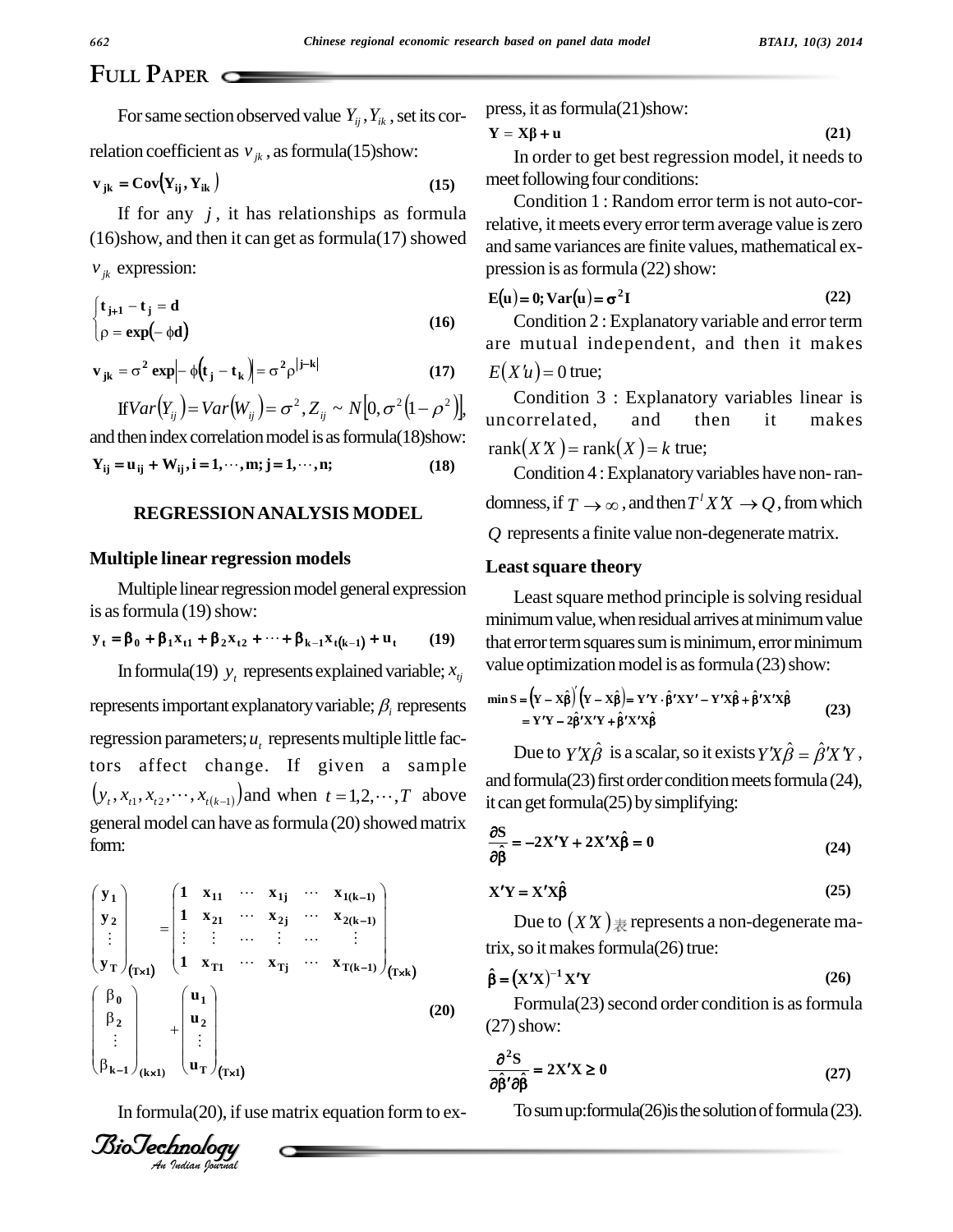**FULL PAPER**

Due to  $\chi$  elements have non-randomness, and  $(XX)^{-1}$  uct; B is a constant matrix,  $\hat{\beta}$  is  $\gamma$  linear combination.

### **RESEARCH RESULTANDANALYSIS**

### **Three regions economic data**

### In TABLE 1,Arepresents Gross Domestic Prod-

uct; B represents Primary Industry; C represents Secondary Industry ; D represents Tertiary Industry.

ByTABLE 1, it can get each region each industry changestrends with years as Figure 1 show.

### **Panel data model data analysis**

Research on Hebei, Henan and Shandong three regions GDP and three industries increments relationships from 1978 to 2011, applied model is as formula  $(28)$ 

**TABLE1 : Hebei, Henan, Shandong three gross regional domestic products and each industry data table**

| Year | Hebei       |              |             |              | Henan  |              |             |             | <b>Shandong</b> |        |             |             |
|------|-------------|--------------|-------------|--------------|--------|--------------|-------------|-------------|-----------------|--------|-------------|-------------|
|      | $\mathbf A$ | $\, {\bf B}$ | $\mathbf C$ | $\mathbf{D}$ | A      | $\, {\bf B}$ | $\mathbf C$ | $\mathbf D$ | $\mathbf A$     | B      | $\mathbf C$ | $\mathbf D$ |
| 1978 | 183.06      | 52.20        | 92.38       | 38.48        | 162.92 | 64.86        | 69.45       | 28.61       | 225.45          | 75.06  | 119.35      | 31.04       |
| 1979 | 203.22      | 61.11        | 101.76      | 40.35        | 190.09 | 77.30        | 80.52       | 32.27       | 251.60          | 91.12  | 127.68      | 32.80       |
| 1980 | 219.24      | 68.09        | 105.88      | 45.27        | 229.16 | 93.23        | 94.44       | 41.49       | 292.13          | 106.43 | 146.11      | 39.59       |
| 1981 | 222.54      | 71.03        | 103.15      | 48.36        | 249.69 | 106.04       | 95.79       | 47.86       | 346.57          | 132.21 | 155.41      | 58.95       |
| 1982 | 251.45      | 85.59        | 107.83      | 58.03        | 263.30 | 108.18       | 102.76      | 52.36       | 395.38          | 154.07 | 166.05      | 75.26       |
| 1983 | 283.21      | 102.10       | 114.89      | 66.22        | 327.95 | 143.49       | 116.36      | 68.10       | 459.83          | 185.57 | 178.75      | 95.51       |
| 1984 | 332.22      | 111.46       | 145.84      | 74.92        | 370.04 | 155.28       | 136.29      | 78.47       | 581.56          | 222.13 | 239.27      | 120.16      |
| 1985 | 396.75      | 120.34       | 184.26      | 92.15        | 451.74 | 173.43       | 170.07      | 108.24      | 680.46          | 235.96 | 293.07      | 151.43      |
| 1986 | 436.65      | 123.45       | 207.28      | 105.92       | 502.91 | 179.02       | 202.15      | 121.74      | 742.05          | 252.73 | 313.21      | 176.11      |
| 1987 | 521.92      | 137.66       | 255.97      | 128.29       | 609.60 | 220.22       | 230.25      | 159.13      | 892.29          | 287.31 | 384.57      | 220.41      |
| 1988 | 701.33      | 162.31       | 323.40      | 215.62       | 749.09 | 240.72       | 299.83      | 208.54      | 1117.6          | 331.94 | 497.10      | 288.62      |
| 1989 | 822.83      | 196.35       | 374.92      | 251.56       | 850.71 | 289.95       | 317.13      | 243.63      | 1293.9          | 359.14 | 579.65      | 355.15      |
| 1990 | 896.33      | 227.89       | 387.52      | 280.92       | 934.65 | 325.77       | 331.85      | 277.03      | 1511.1          | 425.29 | 635.98      | 449.92      |
| 1991 | 1072.0      | 236.89       | 459.91      | 375.27       | 1045.7 | 334.61       | 388.09      | 323.03      | 1810.5          | 521.85 | 745.90      | 542.79      |
| 1992 | 1278.5      | 257.08       | 573.15      | 448.27       | 1279.7 | 353.92       | 545.21      | 380.62      | 2196.5          | 534.62 | 999.11      | 662.80      |
| 1993 | 1690.8      | 301.68       | 847.92      | 541.24       | 1660.1 | 410.45       | 764.20      | 485.53      | 2770.3          | 596.63 | 1355.7      | 818.03      |
| 1994 | 2187.4      | 451.91       | 1053.1      | 682.46       | 2216.8 | 546.68       | 1058.8      | 611.26      | 3844.5          | 775.03 | 1891.4      | 1178.0      |
| 1995 | 2849.5      | 631.34       | 1322.7      | 895.41       | 2988.3 | 762.99       | 1394.9      | 830.40      | 4953.3          | 1010.1 | 2355.7      | 1587.4      |
| 1996 | 3452.9      | 700.94       | 1664.6      | 1087.4       | 3634.6 | 937.64       | 1677.6      | 1019.4      | 5883.8          | 1200.1 | 2784.0      | 1899.5      |
| 1997 | 3953.7      | 761.76       | 1934.3      | 1257.6       | 4041.0 | 1008.5       | 1861.2      | 1171.2      | 6537.0          | 1195.0 | 3147.3      | 2194.7      |
| 1998 | 4256.0      | 790.60       | 2084.3      | 1381.0       | 4308.2 | 1071.3       | 1937.8      | 1299.0      | 7021.3          | 1215.8 | 3408.0      | 2397.4      |
| 1999 | 4514.1      | 805.97       | 2188.5      | 1519.6       | 4517.9 | 1123.1       | 1981.0      | 1413.7      | 7493.8          | 1221.0 | 3644.3      | 2628.5      |
| 2000 | 5043.9      | 824.55       | 2514.9      | 1704.4       | 5052.9 | 1161.5       | 2294.1      | 1597.2      | 8337.4          | 1268.5 | 4164.4      | 2904.4      |
| 2001 | 5516.7      | 913.82       | 2696.6      | 1906.3       | 5533.0 | 1234.3       | 2510.4      | 1788.2      | 9195.0          | 1359.4 | 4556.0      | 3279.5      |
| 2002 | 6018.2      | 956.84       | 2911.6      | 2149.7       | 6035.4 | 1288.3       | 2768.7      | 1978.3      | 10275           | 1390.0 | 5184.9      | 3700.5      |
| 2003 | 6921.9      | 1064.0       | 3417.5      | 2439.6       | 6867.7 | 1198.7       | 3310.1      | 2358.8      | 12078           | 1480.6 | 6485.0      | 4112.4      |
| 2004 | 8477.6      | 1333.5       | 4301.7      | 2842.3       | 8553.7 | 1649.2       | 4182.1      | 2722.4      | 15021           | 1778.4 | 8478.6      | 4764.7      |
| 2005 | 10012       | 1400.0       | 5271.5      | 3340.5       | 10587  | 1892.0       | 5514.1      | 3181.2      | 18366           | 1963.5 | 10478       | 5924.7      |
| 2006 | 11467       | 1461.8       | 6110.4      | 3895.3       | 12362  | 1916.7       | 6724.6      | 3721.4      | 21900           | 2138.9 | 12574       | 7187.2      |
| 2007 | 13607       | 1804.7       | 7201.8      | 4600.7       | 15012  | 2217.6       | 8282.8      | 4511.9      | 25776           | 2509.1 | 14647       | 8620.2      |
| 2008 | 16011       | 2034.5       | 8701.3      | 5276.0       | 18018  | 2658.7       | 10259       | 5099.7      | 30933           | 3002.6 | 17571       | 10358       |
| 2009 | 17235       | 2207.3       | 8959.8      | 6068.3       | 19480  | 2769.0       | 11010       | 5700.9      | 33896           | 3226.6 | 18901       | 11768       |
| 2010 | 20394       | 2562.8       | 10707       | 7123.7       | 23092  | 3258.0       | 13226       | 6607.8      | 39169           | 3588.2 | 21238       | 14343       |
| 2011 | 24515       | 2905.7       | 13126       | 8483.1       | 26931  | 3512.2       | 15427       | 7991.7      | 45361           | 3973.8 | 24017       | 17370       |

*BioTechnology*<br>An *Indian Journal*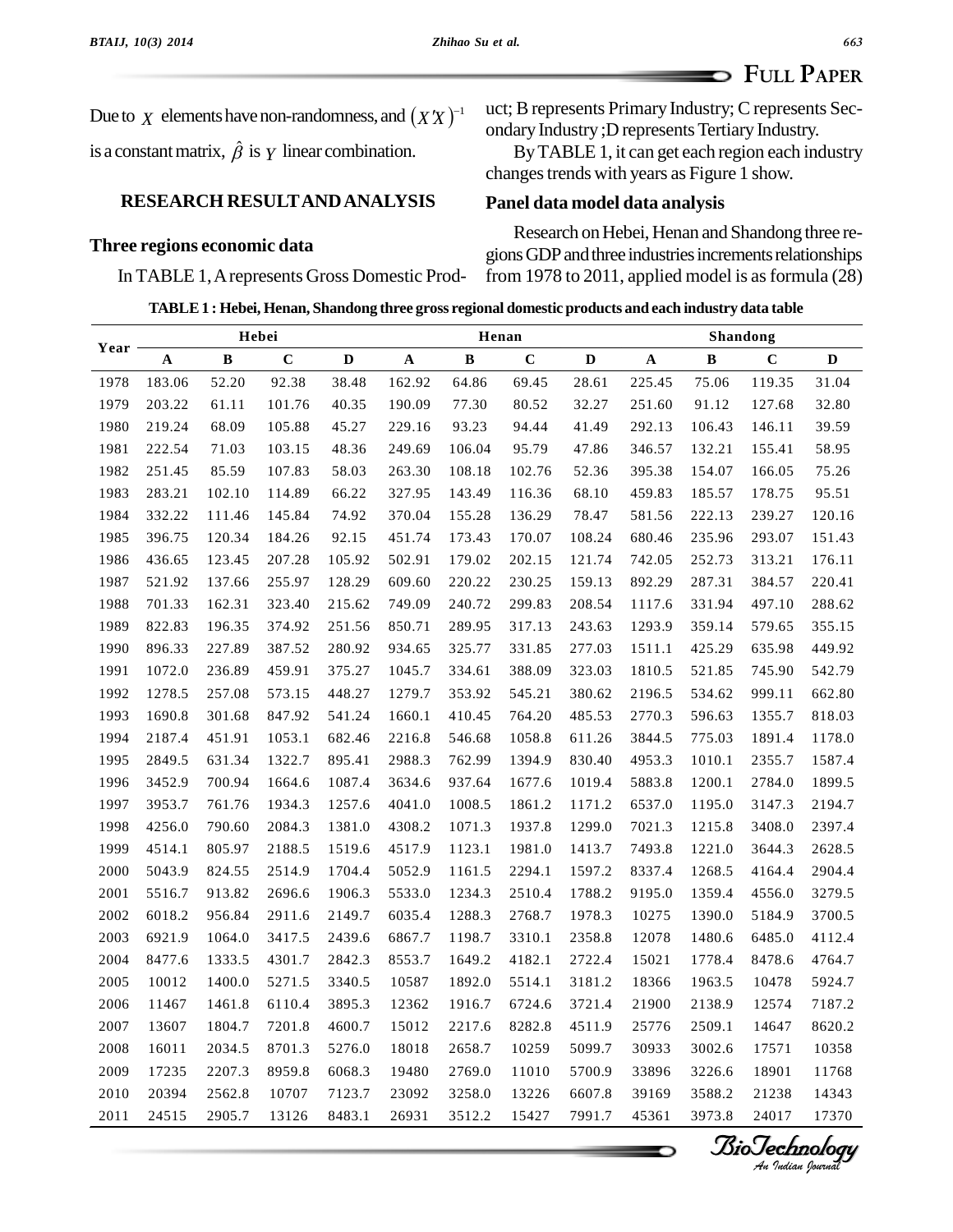### **FULL PAPER**



i<br>L

show:  $\mathbf{r}$  $\ddot{\phantom{0}}$ 

show:  
\n
$$
\begin{cases}\n\mathbf{y}_{1t} = \alpha_0 + \alpha_1 \mathbf{x}_{n1} + \alpha_2 \mathbf{x}_{n2} + \alpha_3 \mathbf{x}_{n3} + \mathbf{a}_1 + \mathbf{u}_{1t} + \mathbf{0}.\n\end{cases}
$$
\n
$$
\begin{cases}\n\mathbf{y}_{1t} = \alpha_0 + \alpha_1 \mathbf{x}_{n1} + \alpha_2 \mathbf{x}_{n2} + \alpha_3 \mathbf{x}_{n3} + \mathbf{a}_1 + \mathbf{u}_{1t} + \mathbf{0}.\n\end{cases}
$$
\n
$$
\begin{cases}\n\mathbf{y}_{2t} = \beta_0 + \beta_1 \mathbf{x}_{n1} + \beta_2 \mathbf{x}_{n2} + \beta_3 \mathbf{x}_{n3} + \mathbf{a}_2 + \mathbf{u}_{2t} \\
\mathbf{y}_{3t} = \gamma_0 + \gamma_1 \mathbf{x}_{n1} + \gamma_2 \mathbf{x}_{n2} + \gamma_3 \mathbf{x}_{n3} + \mathbf{a}_3 + \mathbf{u}_{3t}\n\end{cases}
$$
\n
$$
\begin{cases}\n\text{can be given by } \mathbf{y}_{1t} = \mathbf{y}_{1t} \\
\text{In formula (28), } \mathbf{y}_{1t} \ (i = 1, 2, 3)\n\end{cases}
$$
\n
$$
\begin{cases}\n\mathbf{y}_{2t} = \mathbf{y}_{0t} + \gamma_1 \mathbf{x}_{n1} + \gamma_2 \mathbf{x}_{n2} + \gamma_3 \mathbf{x}_{n3} + \mathbf{a}_2 + \mathbf{u}_{2t} \\
\text{or } \mathbf{y}_{1t} = \mathbf{y}_{0t} + \gamma_1 \mathbf{x}_{n1} + \gamma_2 \mathbf{x}_{n2} + \gamma_3 \mathbf{x}_{n3} + \mathbf{a}_3 + \mathbf{u}_{3t}\n\end{cases}
$$
\n
$$
\begin{cases}\n\mathbf{y}_{2t} = \beta_0 + \beta_1 \mathbf{x}_{n1} + \gamma_2 \mathbf{x}_{n2} + \beta_3 \mathbf{x}_{n3} + \mathbf{a}_2 + \mathbf{u}_{2t} \\
\mathbf{y}_{3t} = \gamma_0 + \gamma_1 \mathbf{x}_{n1} + \gamma_2 \mathbf{x}_{n2} + \gamma_3 \mathbf{x}_{n3} + \mathbf{
$$

sents Hebei gross regional domestic product, Henan grossregional domestic product and Shandong gross regional domestic product ;  $\alpha$ ,  $\beta$ ,  $\gamma$  respectively represent Hebei each industry regression coefficient, Henan each industry regression coefficient and Shandong each industryregression coefficient, do difference treatment with every period with last period, as formula (29) show: the  $\Delta y_{it} = \mu_1 \Delta x_{it1} + \mu_2 \Delta x_{it2} + \mu_3 \Delta x_{it3} + \xi_{it}$  (29)

$$
\Delta y_{it} = \mu_1 \Delta x_{it1} + \mu_2 \Delta x_{it2} + \mu_3 \Delta x_{it3} + \xi_{it}
$$
 (29)

 $\Delta y_{it} = \mu_1 \Delta x_{it1} + \mu_2 \Delta x_{it2} + \mu_3 \Delta x_{it3} + \xi_{it}$  (29) mes<br>By above data, it can get model results as formula(30),(31) and (32)show:

 $y_{1t} = 1.0009 \Delta x_{1t1} + 0.9994 \Delta x_{1t2}$  $1.0008\Delta x_{1t3} - 0.0358$ mula(30), (31) and (32)show:<br>  $\Delta y_{1t} = 1.0009 \Delta x_{1t1} + 0.9994 \Delta x_{1t2}$ <br>  $+ 1.0008 \Delta x_{1t3} - 0.0358$ **(30) y**  $_{2t}$  = 1.0004 $\Delta$ **x**  $_{2t1}$  + 1.0004 $\Delta$ **x**  $_{2t2}$ + 1.0008 $\Delta$ x<sub>1t3</sub> - 0.0358<br>  $\Delta$ y<sub>2t</sub> = 1.0004 $\Delta$ x<sub>2t1</sub> + 1.0004 $\Delta$ x<sub>2t2</sub><br>
+ 0.9992 $\Delta$ x<sub>2t2</sub> - 0.0107

 $0.9992\Delta x_{2t3} - 0.0107$ 

*Indian Journal*

Figure 1 : Each region each industry changes trends with time  
\n
$$
\Delta y_{13} = 1.0008 \Delta x_{3t1} + 1.0003 \Delta x_{3t2}
$$
\n
$$
+ \alpha_3 x_{n3} + a_1 + u_{1t} + 0.9996 \Delta x_{3t3} - 0.1001
$$
\n(32)

Formula(30) obtained regression equation statisti cal parameters: residue squares sum is 2.3041, multiple correlation coefficient is 1, variance is 1.5179;Formula(31)obtained regression equation statistical parameters: residue squares sum is 1.1053, multiple correlation coefficient is 1, variance is 1.0513;Formula(32)obtained regression equation statistical parameters: residue squares sum is 4.9347, multiple correlation coefficient is 1, variance is 2.2214. From above statistical parameters, it is clear that apply the method can better obtain each gross regional domestic product and each industrygross value transfor mation relations.

### **CONCLUSIONS**

ing Hebei, Henan and Shandong three regions each in-<br>(31) The paper applies Panel Data model better researchdustry gross value and gross regional domestic product